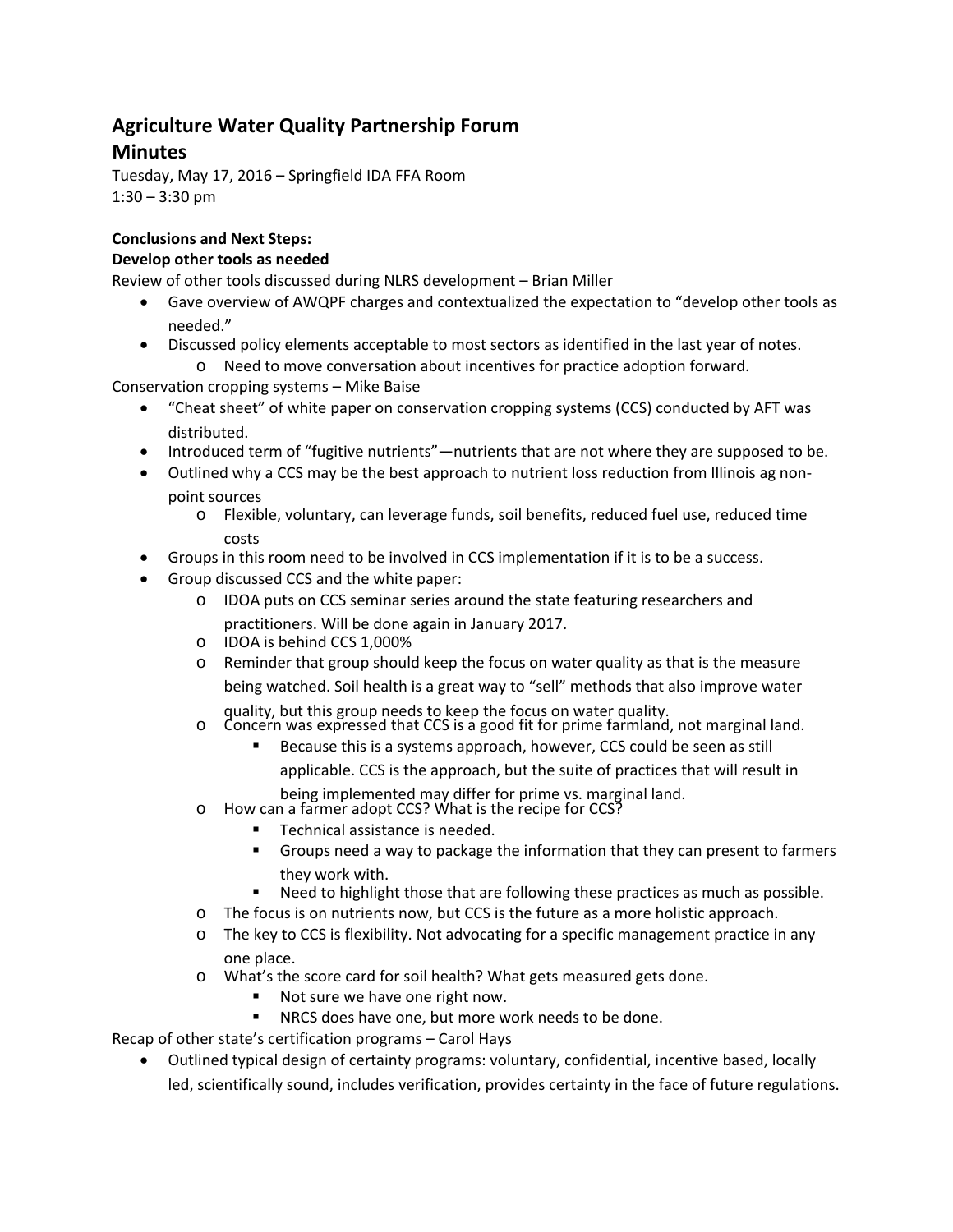- Outlined steps for development: establish requirements, develop farm-specific conservation plans, educate, verify, recertify and incorporate adaptive management.
- Discussed potential incentives: exemption from future regulation, cost-share opportunities.
- Highlighted importance of verification and clear performance metrics.
- Discussed lessons learned from existing programs: set high standards with consensus, rely on scientifically sound practices, have extensive outreach, incorporate producers from the start, account for all BMPs regardless of funding, recognize the power of stewardship in the marketplace, be as simple and harmonious with other programs as possible.
- Mentioned that Champaign County Soil and Water Conservation District is working on a program like this and welcome participation.
- Group discussed certainty programs
	- o Simplification is key and will be even more important in the future. Practices have to meet supply chain needs as well as nutrient needs. Have to find the sweet spot and have consistent, harmonious messages.
	- o Many producers will not participate in a federal or state program.
	- o Illinois crops may set it apart from states where some of these programs have been implemented.
	- o May not be the best use of outreach time and org resources to focus on signing people up for a program.
	- o Existing property tax program for filter strips may be a place to start. Could that be expanded to other practices?
- More discussion would be needed to identify what policies would be needed to support a CCS that accomplishes NLRS goals.
	- o Reminder that no steps can be taken toward incentivizing actions until we know what resources we have to dedicate to programs.

### **BMP tracking**

Priority watersheds map update – Brian Miller

• Presented updated NMC watershed map.

Logic model

- o Land measures table/Tech subgroup
	- FSA data update Kim Martin and Natalie Prince
		- 2011 will be reported at the county level and then assumptions will be made, but 2015 forward will be reported at the HUC8 level.
		- FSA is changing how they report cover crops: can choose from four categories and reported only as cover crops.
	- NASS survey update Mark Schleusener
		- Survey has been approved by HQ.
		- First mailing is July 1. Second to non‐responders on Aug. 1 Telephone calling Aug. 15‐Sept. 1. Disclosure review begins Oct. 15. Anticipate results Dec. 1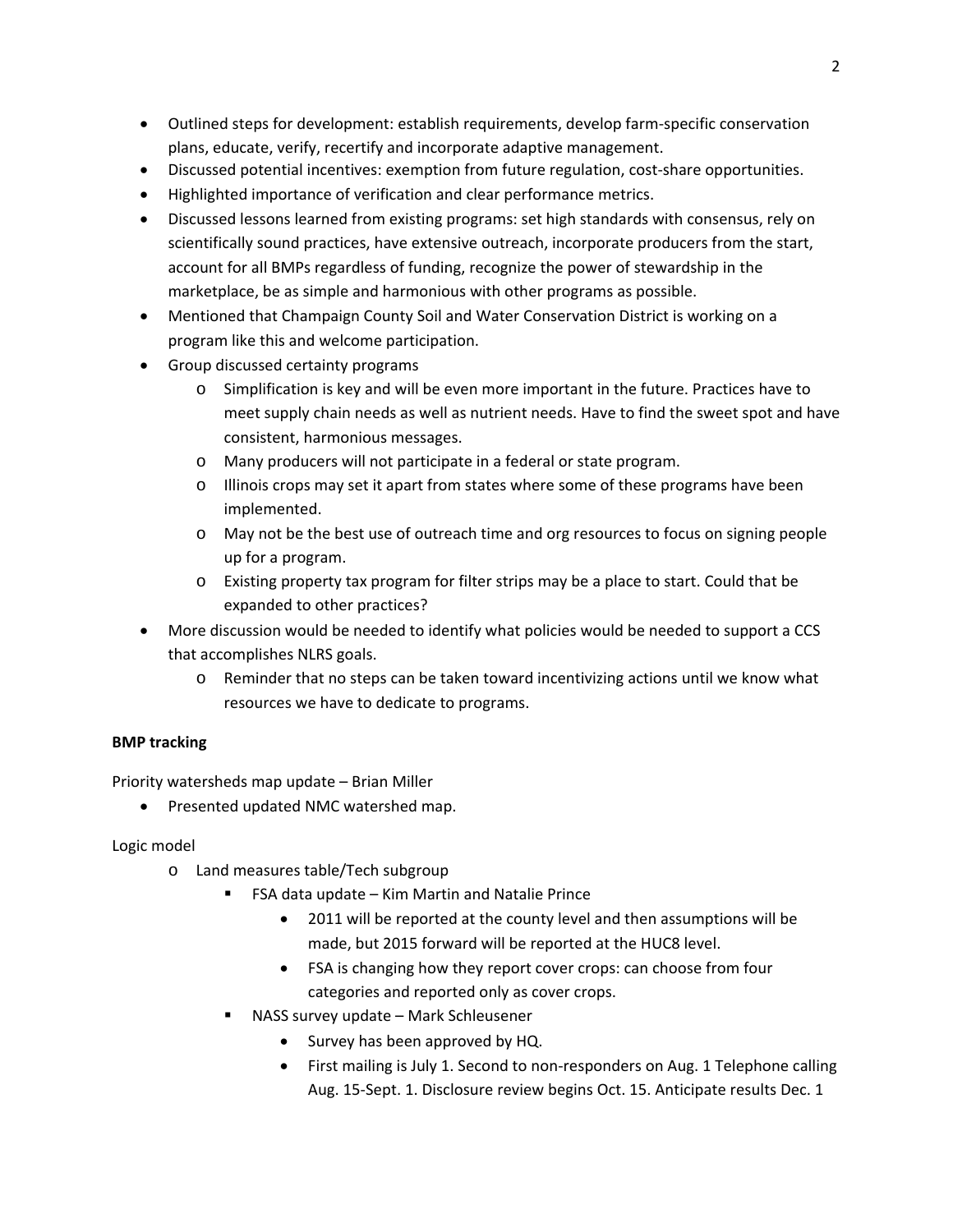- IRB review still needs to happen
- Published results will be at the state issue. Some analysis may be able to be done at the county level.
- NASS survey communications plan Becky Clark
- Drainage water management (aka controlled drainage) Laura Christianson
	- Not currently in the strategy, but Iowa and Minnesota suggest percent reductions in the 30s.
	- Science team is currently reviewing this practice.

#### **Coordinate cost share and targeting update**

NRCS and State Tech Subcommittee – Ivan Dozier

#### **Next steps and future meetings**

- AFT will share NRCS-developed conservation first steps with the group for when working with a producer who just wants to know what to do (ex. plant cereals if interested in cover crops). These will be shared via IWRC with the meeting notes.
- Steve Chard, IDOA will investigate the use of the property tax program for filter strips and report back.
- IWRC/Illinois EPA/IDOA will consider and/or explore the following items for future meetings:
	- o Groups that have conducted program audits.
	- o Other states with technical support systems.
	- o NLRS practice acceptance procedure development.

#### In attendance:

Anjanette Riley, Illinois Water Resources Center; Katie Hollenbeck, Illinois Water Resources Center; Brian Miller, Illinois Water Resources Center; Ivan Dozier, USDA‐NRCS; Jennifer Tirey, Illinois Pork Producers; Amy Roady, Illinois Soybean Association; James Herkert, Illinois Department of Natural Resources; Lauren Lurkins, Illinois Farm Bureau; Laura Christianson, University of Illinois Extension; Amy Walkenbach, Illinois Environmental Protection Agency; Lisa Martin, Illinois Certified Crop Advisor Board of Directors; Mike Baise, American Farmland Trust; Caroline Wade, Corn Growers; Woody Woodruff, Illinois Stewardship Alliance; Rodney Weinzierl, Illinois Corn Growers Association; Carol Hays, Prairie Rivers Network; Julie Armstrong, Nutrient Research Education Council; Chuck Crawley, Illinois Department of Agriculture; Mark Schleusener, USDA‐NASS; Trevor Sample, Illinois Environmental Protection Agency; Kim Martin, Farm Service Agency; Natalie Prince, Farm Service Agency; Doug Bailey, Farm Service Agency; Jen Filipiak, American Farmland Trust; Liz Hobart, Growmark; Richard Lyons, Illinois Association of Drainage Districts; Ryan Arch, ILICA; Steve Chard, Illinois Department of Agriculture

Brian Miller: Good afternoon. A little bit of background to start. We have seven committees and lots of people in attendance. Lots of progress has been made. The slides show all the members. I would like to let everyone know that I will pass around the attendance list and everyone who is here, please sign it. I will start introductions with Steve.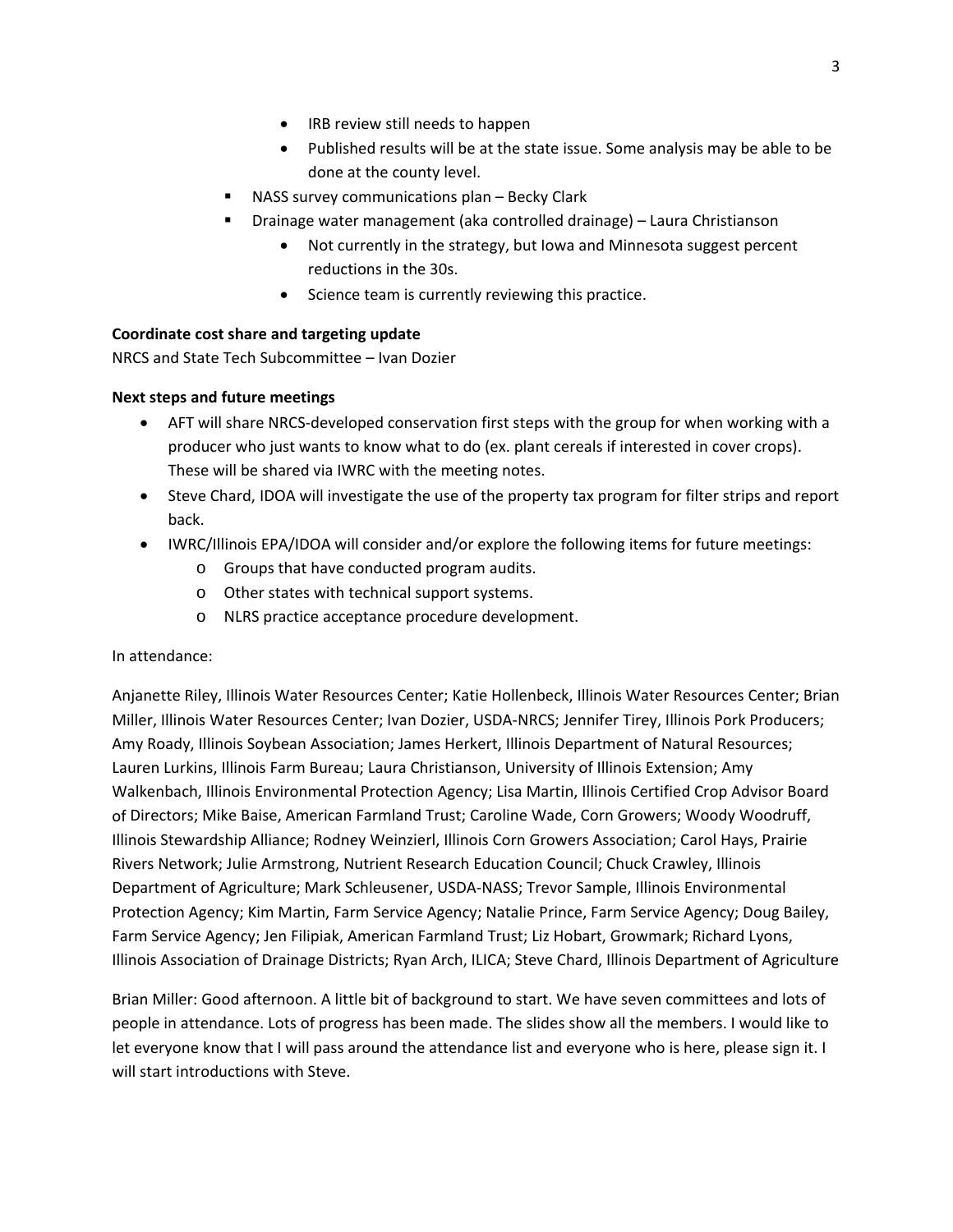#### Introductions

Brian Miller: There were four charges. 1. Steer and coordinate outreach and education. The group felt like we had this in hand and has been focusing on next three agenda items. 2. Tracking BMP implementation. We did that with a group, the Agricultural Water Quality Partnership Forum Technical Subgroup. We will get a report and get all of the data. 3. We also had a group working on coordinating cost share and targeting. 4. And the last item was developing other tools as needed. One of the things that you know that was in there was to think about as we are moving forward is what are those additional action items or tools that we would like to develop. This goes back to fall 2013. We had an exercise where we went through a continuum and the exercise was to talk through things that might go in a strategy and stakeholder groups. Which things did we not want to consider and want to consider? We went back through the minutes and tried to pull out conclusions of dialogue and felt that nutrient management is a systems approach and each producer has to make their own decisions. Voluntary approaches were preferred and incentives were needed to put things into place and maintain BMPs. We are hoping to move that dialogue forward too. They need to see that it is also worth investment and keeping it in place. So how do you operationalize this? And there were some states that had been exploring conservation certification and it was worth merit. And what kind of incentives do you put in place? At the last meeting, we had a discussion and thought it might be worth discussing further. Mike Baise volunteered to present findings of a white paper they had been working on. Carol Hays offered to explore incentive options and give us an update. We can hear what Carol and Mike have to present and move on to dialogue.

Mike Baise: I went to Jacksonville and the newspaper arrived. Jacksonville headlines were "Less fertilizer in Illinois, good for the gulf." It is an eight piece story from University of Illinois and it is good news. We did a white paper. It is being passed around. It's about 26 pages. What's coming around is a cheat sheet of the 20 something odd paper and I wanted to talk about why American Farmland Trust thinks a systems approach makes sense. Also no tillage, strip till, and the 4 R's all make sense. There are actually 6 R's including right tillage, right stuff, right dose, right place, right time, right cover crops. I'm also pedaling the idea of the term "fugitive" nutrients. Fugitive nutrients are those that get away from where they are supposed to be. So what is a conservation cropping system? Tillage, nutrient management, and cover crops. This is something that I stole from folks in Indiana. They had a project going on for 5‐6 years, and it was successful with a reduction in nutrients. So, in attending these meetings, we don't know what we are going to do next. Does a CCS make sense as a construct for addressing nutrient loss? It can be targeted, incentive based, and utilize existing programs in USDA and EPA. We talked about how they can complement one another. They can be bundled and use matching grants. So why should we do this in Illinois? I work for American Farmland Trust. It was organized on the east coast and was worried about the loss of farmland as a quantity issue. In the Midwest, we have farmland. Quantity isn't as critical, but quality is. There are prime soils in Illinois, Indiana, and Iowa. It is a critical strategic national resource. It is not just about the next crop, but the next 1,000 crops. The prairie soils have been burning organic matter for decades and we would like to stabilize and build those back. If you do it right, it makes soil healthier and more nutrient efficient. So why would Illinois farmers want to use CCS? There is a better root system and fewer fugitive nutrients. In 2012, it would have been nice to have more water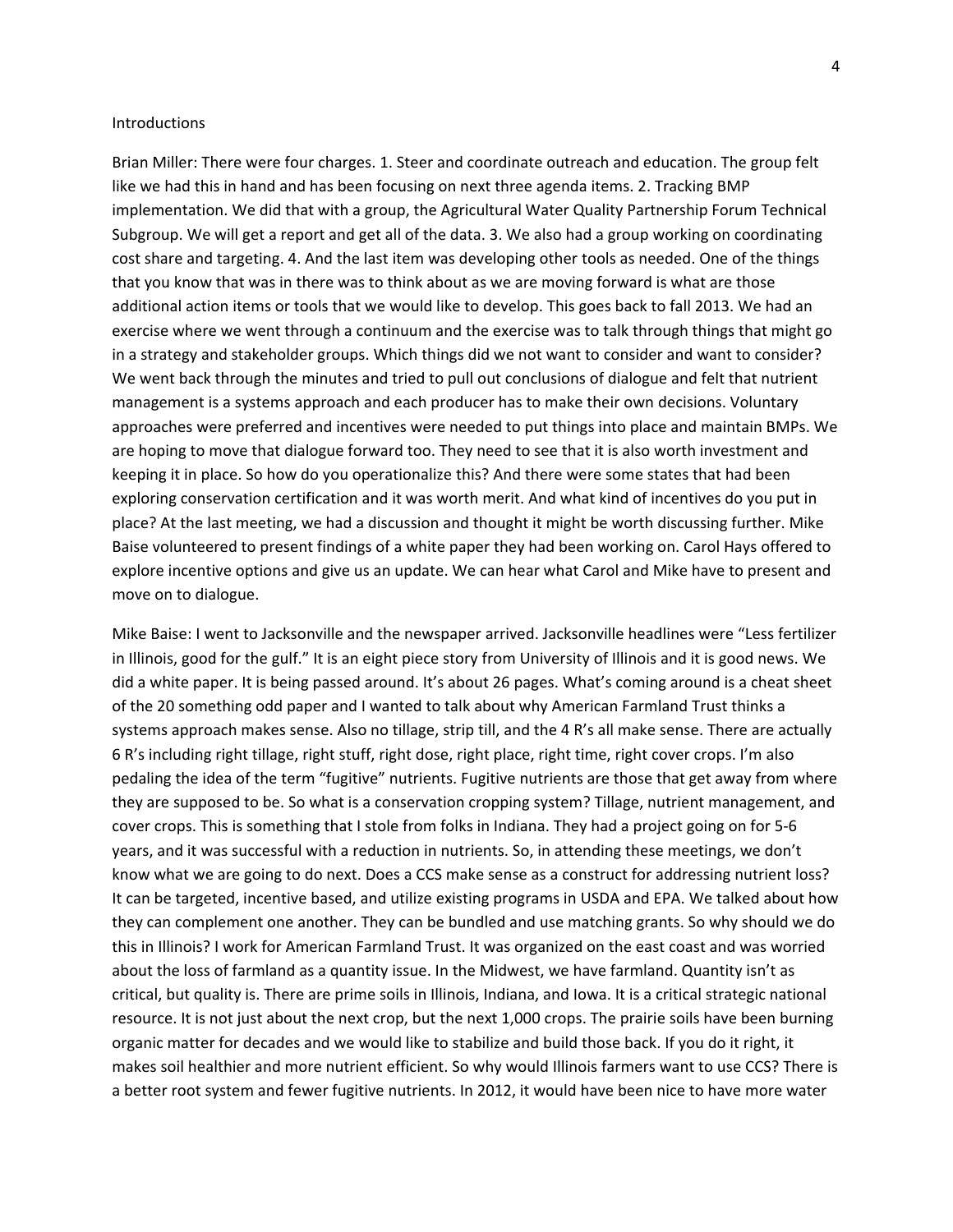available. Healthy soils, better water, and keeping soils covered with a living roots system builds organic matter. It can improve yields and farmers are interested in more yields. Who needs to be involved? Everyone in this room. I didn't want to take a whole lot of time in order to have a conversation about CCS for implementing the Nutrient Loss Reduction Strategy in Illinois. Does anyone not understand what I mean by CCS? Does anyone think it is a bad idea?

Brian Miller: We have 10‐15 minutes to talk about CCS. The 20 pages were really well done. Questions for Mike?

Dick Lyons: The Department of Agriculture put on CCS for Illinois. Farmers and ag businessman come forward and listen to us. A young lady came from Oregon and she gave a presentation about what is going on in soil biology. If you have the opportunity, you can go and listen to CCS concepts and have good presenters and have a panel at the end. How many have attended? Okay, almost half of you. For the other half, I think you should attend one of these and listen to what works and hear the stories.

Mike Baise: We did have a talk.

Woody Woodruff: The next dates are in January.

Steve Chard: We endorse CCS with our CCP project.

Laura Christianson: We are very supportive of CCS. My caution is that we want to be careful. We want to stay focused on water quality, and be judged on water quality improvement, not on soil health improvements. It is important to stay focused on that.

Woody Woodruff: It is a different approach on marginal land. It is targeted at prime farmland, not really targeted at marginal land.

Mike Baise: Point taken.

Amy Walkenbach: Was the white paper made available?

Mike Baise: It is almost ready.

Brian Miller: It is a different approach for non‐prime farmland. What doesn't apply?

Woody Woodruff: On marginal land, there are other issues as well. In a marginal situation, it is not your best quality soil to begin with. Location is not always the perfect place. It might be in a flood zone or might need more protection. The key goal is nutrient capture. It might be next to a stream. Obviously will have a different approach and is not the same. It has other issues involved other than a flat field.

Jen Filipiak: It is still a systems approach.

Woody Woodruff: Yes, there are other options. FSA and filter strips, food grade crops, etc. I agree with your approach is perfect for prime farmland.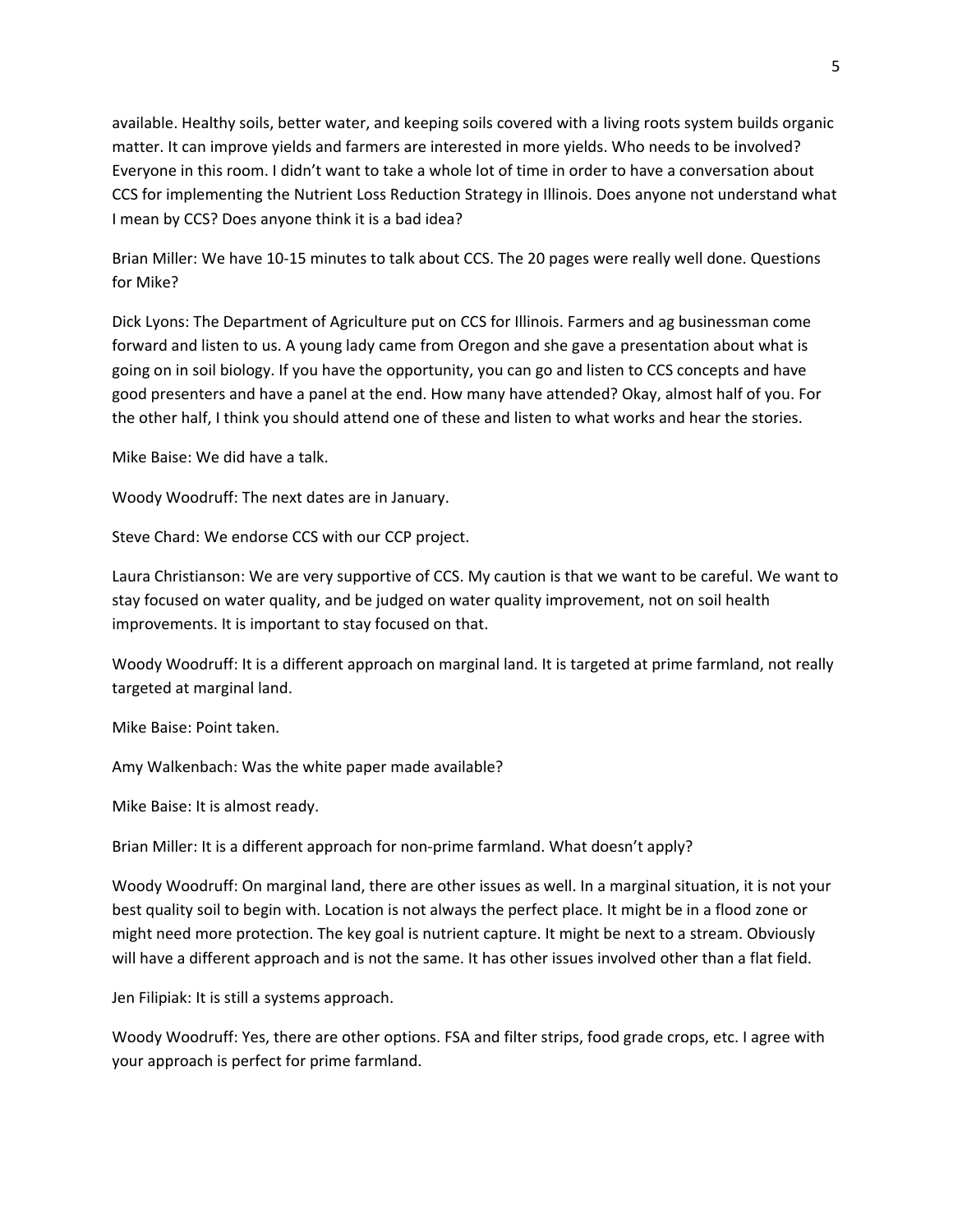Mike Baise: In the white paper summary, this is in‐field. We do talk about edge of field practices more in the white paper.

Jen Filipiak: I disagree, Woody. It is a systems approach. It applies to any farmland, capabilities, and equipment. What approach will work best given resource center? The point is systems and management. It is not easy for a farmer to adopt something like this. It changes management. It is sustainable over the long term.

Lauren Lurkins: How do you go from no one that does this to an "A" student in CCS. What is the recipe to end up?

Jen Filipiak: You need technical assistance to do that. There is not enough technical assistance.

Mike Baise: What about "try one thing?"

Lauren Lurkins: That's soybean. Warren said to try one thing and get good and then go down the spectrum. We would need a way to package this. I look for a recipe. What is the practice that I do first? Walk down a table in strategy?

Jen Filipiak: Four pillars.

Brian Miller: Some states do a pilot and come up with a score sheet. If you think of it as a systems approach, I am very interested in the farm management idea. Look at what is already in place. Minnesota had a data sheet with a scoring system, etc.

Dick Lyons: I have been doing CCS for many years. And it is working for me. My sales are increasing. My neighbors and brothers have been watching me. They have cover crops and made that movement in two years. Another gentleman is making moves. Find individuals that are well respected by other farmers. When they make the move, they go to coffee shop and talk and others will follow and make to move. It is working well for my area. It started to snowball a little bit at a time.

Mike Baise: In the white paper, lots of farms have a production plan and some have a conservation plan. We think CCS melts together production and conservation.

Rodney Weinzierl: We are here talking about nutrients. This is where puck is today, and this is where puck will be tomorrow. It will take something like this. We do something over here and it causes problems over there. It tries to take a holistic approach and try to balance it. So this is where we are going.

Amy Roady: The sweet spot is where the farmer addresses multiple needs. We want to not only focus on productivity, but also ensure that the environment is a better place.

Mike Baise: We don't advocate this practice. We want flexibility. Different approaches, different abilities.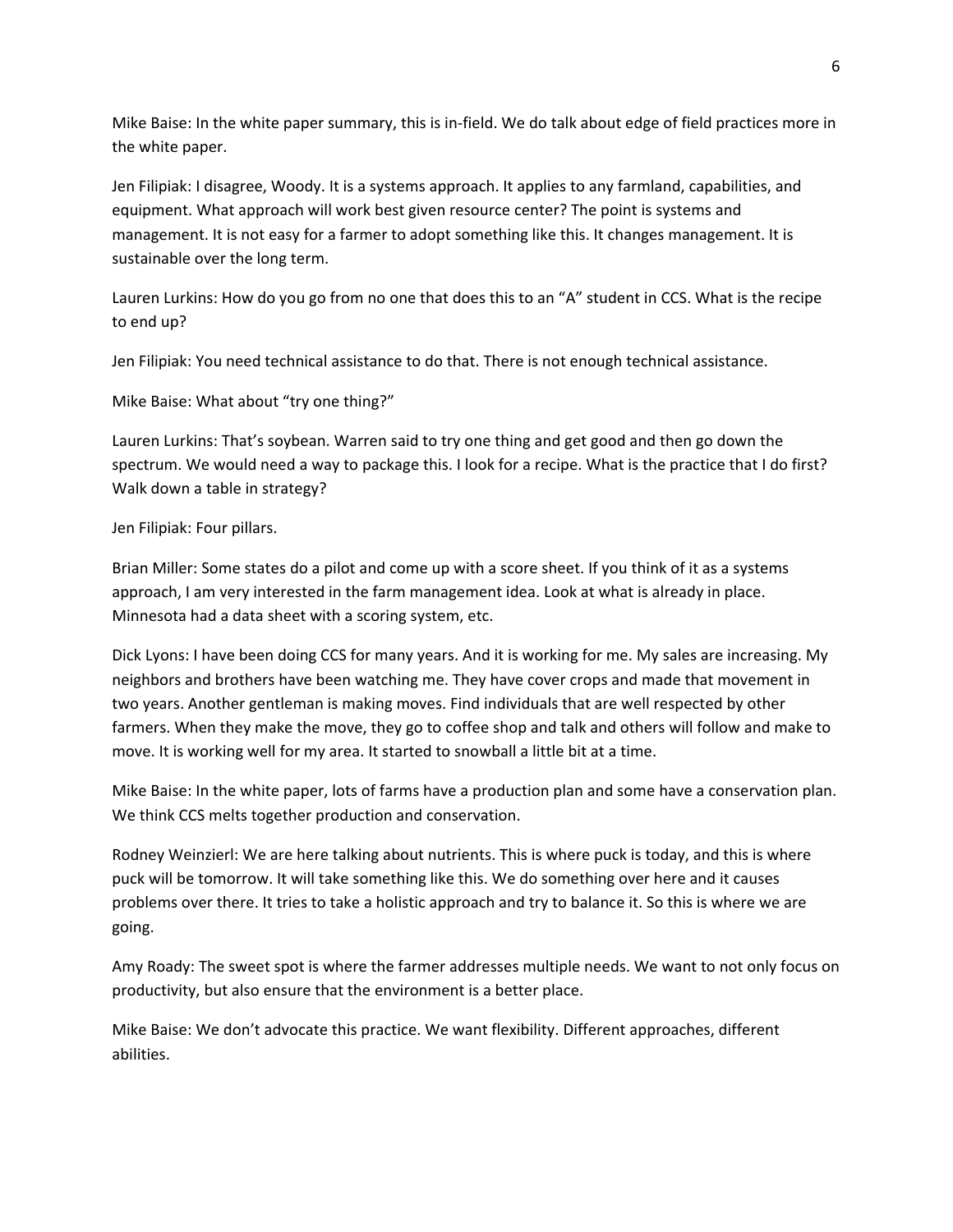Brian Miller: We talked about nutrients but soil health is the place. Soil health will give you the most benefits.

Mark Schleusener: What is a scorecard for soil health? We have scorecard for productivity. Now we have a scorecard for water. What is the scorecard for soil health? If we have one, then it's not a suite of practices, it's a goal. Not everyone knows the field scorecard.

Ivan Dozier: This is crux of conservation planning. No practice is a stand‐alone practice. What it is all about is addressing resource concern. What is our focus going to be? Can the soil health approach help water quality? As we fix one thing, we can negatively affect an unknown thing. Can we address multiple things with single practice? Sure. What's your goal with conservation practices? For every farm, you have to write a prescription specific to those conditions out there.

Jen Filipiak: NRCS has a soil health scorecard.

Ivan Dozier: If their goal is to stay in line with programs, then that is their prescription. Make science meet law. You can have all sorts of conditions and if the objective is to stay in compliance, then what is the best way to do that?

Mike Baise: When I worked here before for my supervisor, he was a huge proponent of CCS and conservation tillage. He was a believer and that is when spending for conservation ramped up. We didn't get there but we made significant progress. I would maintain that a systems approach will make progress. This is long term.

Brian Miller: Read the whole paper. I would like to toggle over to Carol. Some questions are how you operationalize this, flexibility, etc. Carol looked at other states.

Carol Hays: I wanted to give a background of what would happen. It could look different from one farm to the next, and could look very different within a farm. How do we get someone started and encourage or incentivize if they have a completely different system currently. There is wide variation from one county to the next, and how will we approach one component of the sector that will be later adopted and passed down. The question is how to target people when they are all ready for it. We can think about that strategically, build their readiness, and meet them when they are ready. Early adopters can be our model and attract others to it. I want to talk about certainty programs and certification that can come out of it. What is a certainty program? They provide regulatory certainty in the face of current regulations. They are confidential. They are voluntary. A system of practices is agreed to. It is important that verification is built in. The basic principles of all certainty programs out there include voluntary, confidential incentive based, verifications, etc. Characteristics are designed to achieve a conservation outcome. For sage grouse, people have come together to protect those species. Creating an agreement to take certain steps to protect them is important. Set a target that is flexible and voluntary for those participating. Many are locally led. Often they rely of soil and water conservation district. They are identifying their own resource priority. Again, it is another kind of conservation ability. We need to rely on scientifically sound practices. These things will result in water quality benefits. There can be a farm specific environment risk assessment. Here are the states that have something that looks like a certainty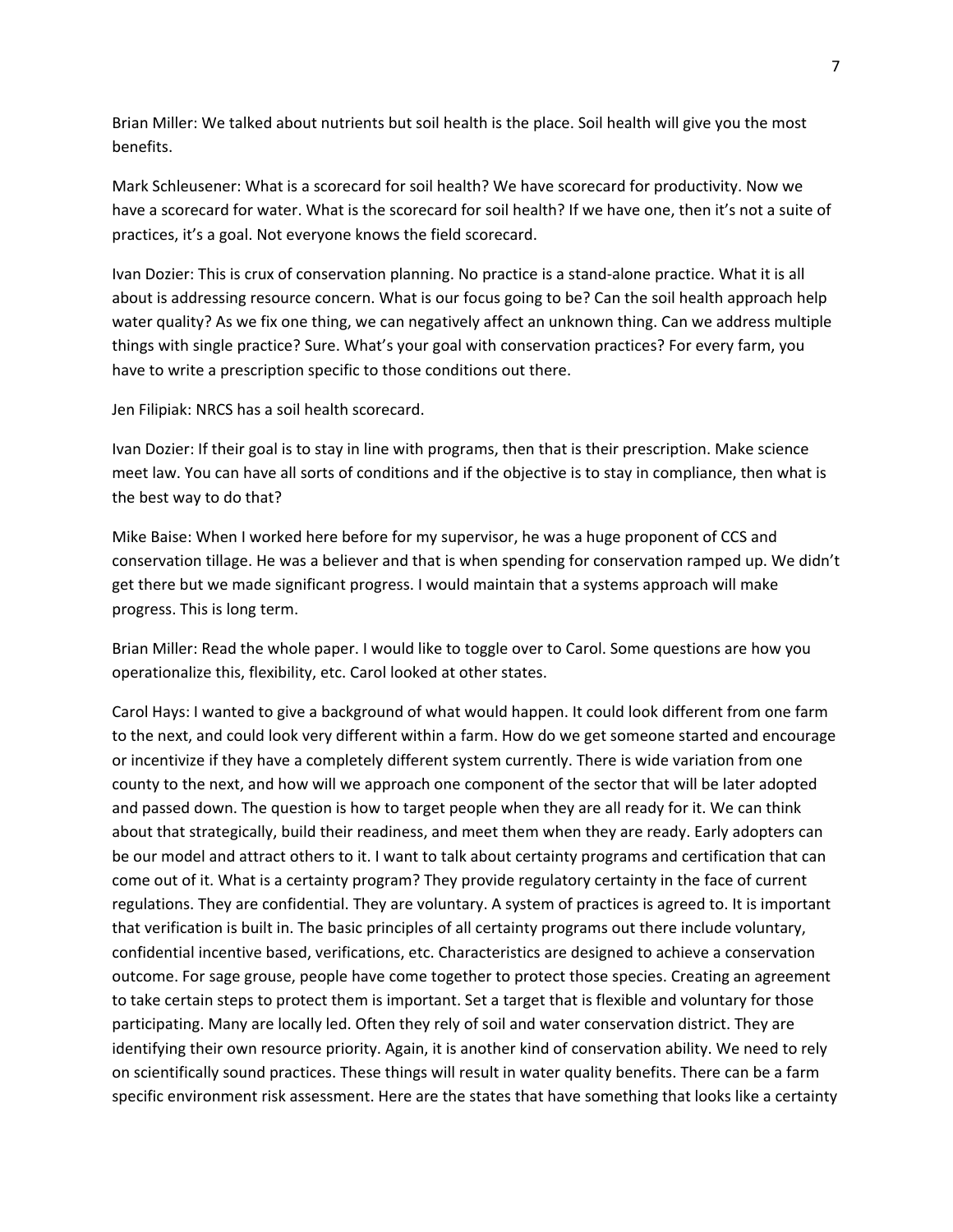program; Arkansas, Delaware, Maryland, Massachusetts, Oregon, Wisconsin, and Vermont. What are the steps to develop a program to accomplish these objectives? Does there need to be a management plan? In some states, they need to go through master farmer plan, ongoing education programs, etc. Other states certify trainers and planners and invest in that as a state. They make sure that the performance standards are clear. How do we set the standard for how those things perform? Who does the verification? The soil and water district? Or someone else? And how do we keep records of that? We want to make sure we incorporate adaptive management. We will learn a lot as weather changes, and land changes, and land use changes. A systems approach allows us to do that. Also, we want to establish a recertification timeframe. These steps would need to be considered for a program development. There are going to be incentives. Farmers ask how they can pay for this. There is the cost of rent and the future that they face. If we are asking them to change what they do, is there the idea of being exempt from future regulation? What about additional cost share? How can we incentivize through EQIP? We know that through EQIP, do three practices to quality? What do those practices look like? How to take advantage? Think about incentives through revenue? There is 319 funding to take advantage of. And then there are locally available cost share incentives. It is important that verification is built in to ensure standards are being met. Certain producers are receiving a premium for corn and beans. Growers have extinguished themselves. Is the number of producers advancing along path of adoption? Do we have stacked BMPs adopted complementing one another? Are we assessing environmental outcomes? There could be wildlife benefits. Public recognition for adoption is important. Doing the right thing, seeing that they are doing the right thing, and rewarding them is important. Is there some way to create marketplace rewards? Reduced property taxes, reduced cost, and the tax approach is another way of thinking about it. Lessons learned: it is important to set high standards. Making sure you are relying on scientifically sound systems. You have to have experts in the field ready to help, regardless of how you got paid for. Make producers part of the program from the start. They will have a greater buy and more likely to work for them. It is important to point out that marketplace is flooded with these programs. It is flooded and all very different. We are seeking harmonization. I wanted to also say, that Champaign County Soil and Water Conservation District is experimenting with this sort of program. How do we encourage that kind of adoption over time, learning, etc? With the idea of a scoring rubric, talk about what is going on in their land, talk about a plan, etc. If they need to tell anyone about it, just sharing that is an early opportunity!

#### Brian Miller: Questions for Carol?

Amy Roady: As I listen to these programs, I think that right now we are getting farmers to adopt BMPs. There is opportunity to long-term simplify things. They have to meet farmer needs, etc. Long term, how do we simplify, how we harmonize? Farmers are going to get confused. If we don't have a simple or consistent message, farmers are going to get confused. We need to do all of these things, but they need to be simple. There are pieces out there that address the various same things.

Caroline Wade: I echo that. Coordination will help unify the programs.

Amy Roady: Where are the synergies? Some premiums are in place. How do we help address consumer concerns as well?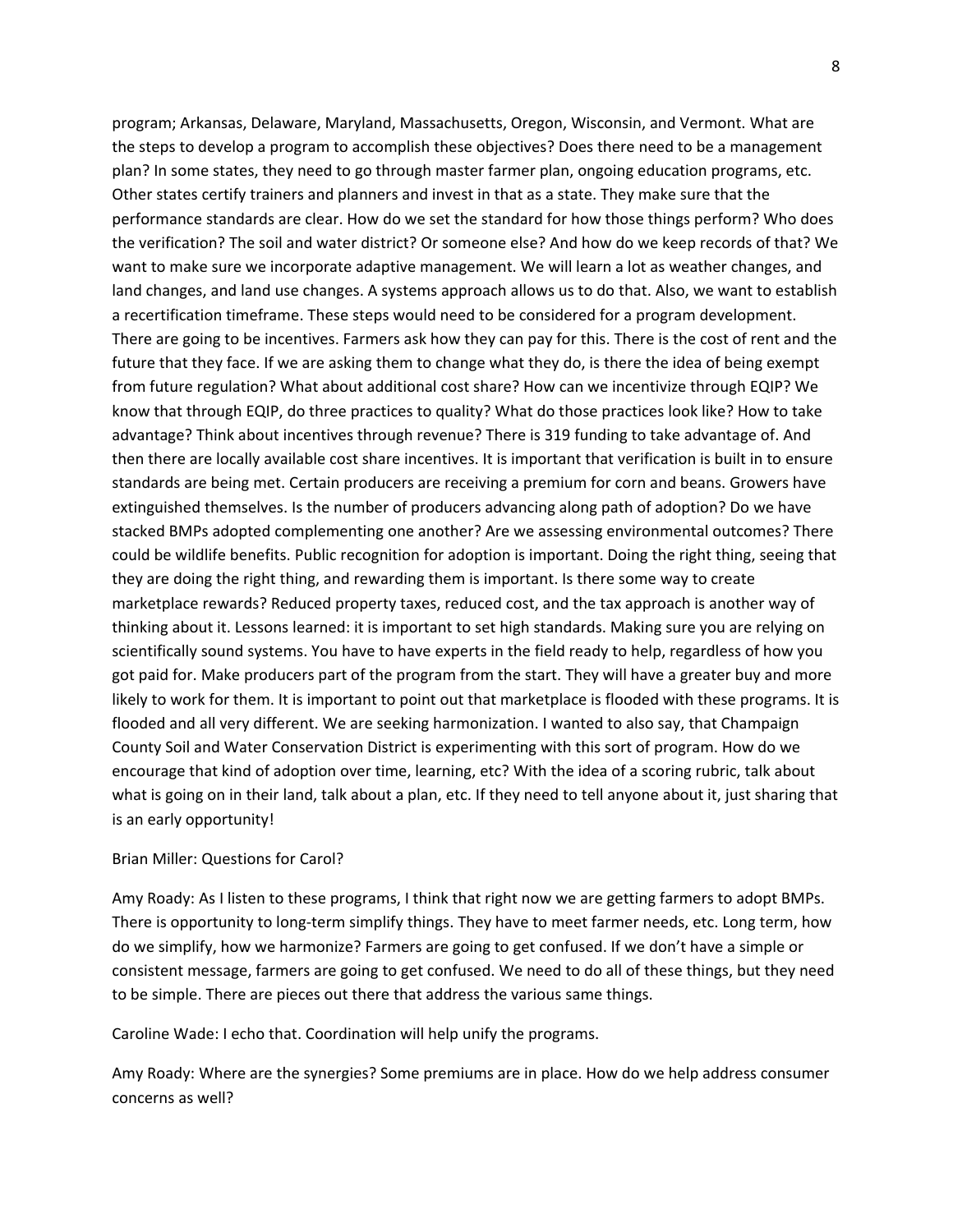Lauren Lurkins: I look at it from farmer perspective. Guys just say "tell me what to do." Some of my guys would never go into a federal or state program. We want to let them do their own thing. They work their people, pushing their program. Numbers start to fade. I worry about different crops. I wonder how our resources are spent. Should we sign them up for a program, or should we simplify message to make it easy?

Jen Filipiak: Promoting soil health and has some easy things to get started with this. Quality no‐till and cover crops. I can pass those along to the whole group. I can pass this along as a prescription. It's not great for every farm, but it is somewhere to start.

Lauren Lurkins: How are we effective in this domain with keeping up with all of the other things? I don't want to push a program that may not benefit the environment at end of the day.

Jen Filipiak: Phase into it.

Mike Baise: Property tax credit for filter strips. How are the certifications of that done? Property tax payer checks a box?

Steve Chard: Soil and Water Conservation District verifies that.

Mike Baise: Does it have to be a filter strip, in the future, or could include other practices? For absentee land owners, what's going to trip their trigger? How many land owners took advantage of that property tax reduction as result of filter strip? Can we provide that?

Steve Chard: We can provide that. It's gone down but we don't know why.

Lisa Martin: At the last meeting, a guy on our board went to the office trying to get something done. We can submit it but we don't know if it will work. It's something that's out there available. The certified crop advisor board said it would be nice to have an education system to help them learn. How do you put together a training? It is different in every county. It is all different. How can they help the growers? It can be a huge benefit, but not all have resources out there.

James Herkert: The acres of filter strips are declining?

Steve Chard: The acres of new filter strips are in decline.

Brian Miller: Some producers have to do management plans so there should be help for producers to look at options. The purpose of this dialogue was to look at what is out there. It will take a long time to get through as a dialogue. We prepared Mike Baise's white paper. At the end of the list, what are potential incentives to help pay for practices? The other flip chart could help incentivize. What things would help incentivize producers to keep moving? If there are things you thought had merit, are there certain incentives that have legs?

Amy Roady: What field of market and audits are out there? I'd like to see what is out there.

Brian Miller: Do you have an audit you can provide?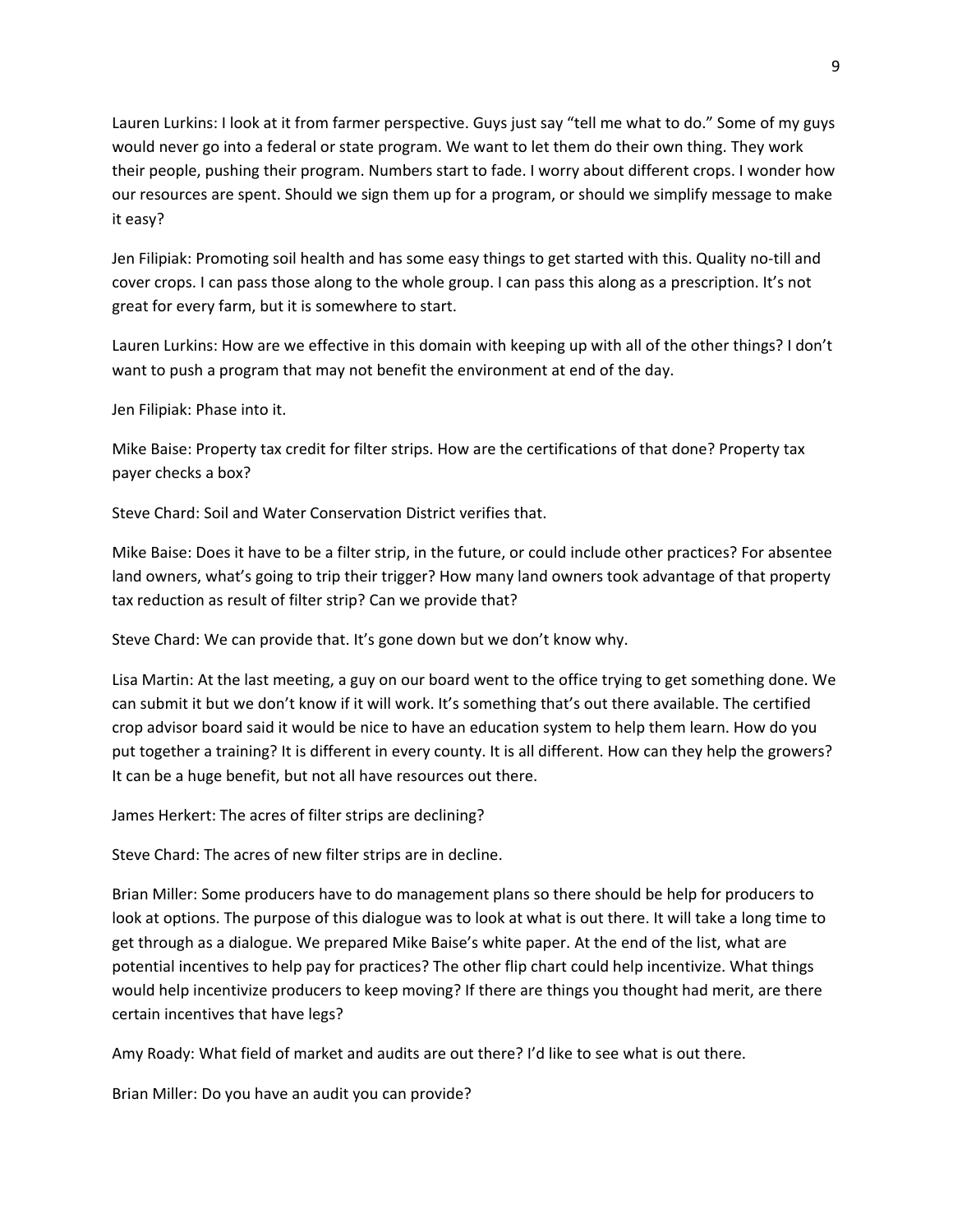Lauren Lurkins: My point being, there are other opinions, so we should be hearing and learning about it.

Brian Miller: If you were going to do incentives for BMPS, what is informative and what is not informative. I agree. We need more dialogue. These are very broad and there are more classes than anything.

Carol Hays: We need to go back to support for farmers to implement them. If we don't have training and support for farmers, we need to revisit it.

Jen Filipiak: What about providing more in depth technical incentives? If you have good resources, is it an incentive to help them try it?

Brian Miller: Just to get temperature of the room. Is this worth something to talk about in more detail? Would you like to get your thoughts together and try to move this forward at the next meeting?

Amy Roady: It depends on how it's framed.

Lauren Lurkins: What's the point if you don't have an army of resources? If we build ideas or have discussion about ideas, we can talk about and throw things at wall to see what it is. Warren would be a good source to talk about different states. He has exposure to ideas. Iowa has a lot of resources. We should educate each other. Let's hear about neighboring states. We should hear something about it.

Dick Lyons: I heard from a guy from Minnesota.

Lauren Lurkins: I'm not talking about certainty programs. I am talking about building back support groups/technical assistance that we lost.

Ivan Dozier: We reorganized. We are rebuilding our technical workforce in the field. We have three levels of planning required for promotions. We are training and focusing. We are hopeful that in the FWCDs, they do establish a training program. We are staffing back up, developing training, etc. You are seeing the surface. There is something underneath it designing to get people back in the field.

Lauren Lurkins: The things in the works right now, do we need more? Let's look to other states.

Brian Miller: We have a number of folks to report on BMP tracking. We have a priority map. If they were to focus intensively, they were interested in collecting data where BMPs were occurring. It has been on the agenda. What we have here is what results from that discussion. There are good monitoring and good activities going on. There is an interest in phosphorus reducing watersheds. We have three point source watersheds, three non-point source watersheds, and no one was ready to commit to phosphorus. We just wanted to report that back, NMC is to put this on the table. You all have seen the logic model. To focus on land measures, we looked at the strategy and which agencies had that data. Which parameters made the most sense? FSA has worked very hard on this and Kim was going to give an update.

Kim Martin: FSA does collect annual data. To be eligible for benefits, FSA must report annually. 2011 is our baseline year, for cover crops. In 2015 and 2016, we are still looking at cover only green manure.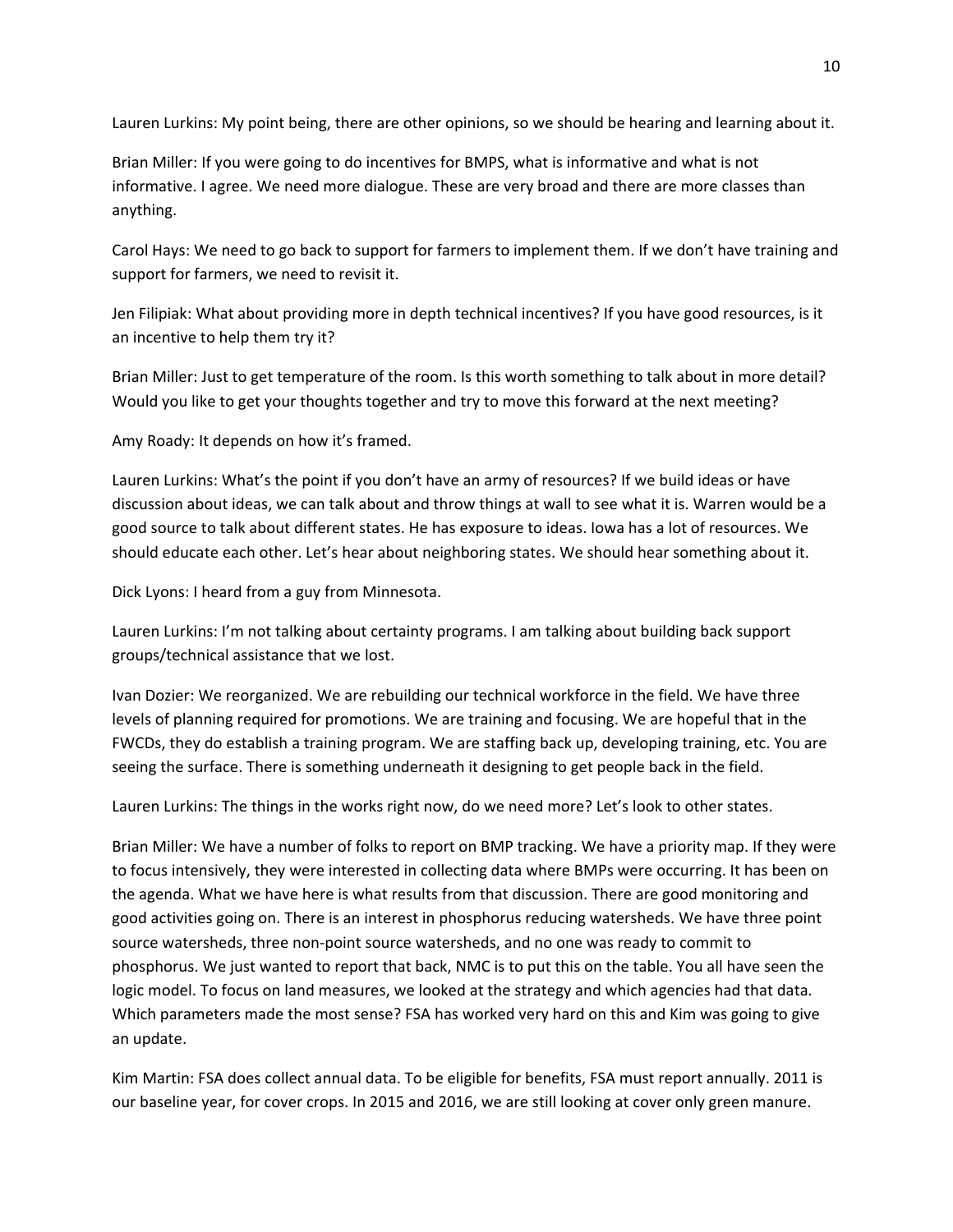Then producers are only reporting cover crops. Crops are certified and have a number of CRP categories. Wetlands and CRP buffers. In 2011 we cannot look at HUC 8 level.

#### Amy Roady: Double crops?

Doug Bailey: We are completely changing the way we will accept cover crop information. Cover crop is not a program crop. A double crop approved system. When they changed in the system, they changed to cover, excluded from earning payment. In 2016, cover crops will be reported as cover crop. There will be four categories to choose from including cereals, brassicas, legumes, and other broadleaves.

Brian Miller: So some of the data we could only get from a survey. Mark will tell us where he is at with that.

Mark Schleusener: There is a sample size of 1,900, 10% margin of error, expected response is 70%. Lauren Lurkins and the traveling roadshows helped with that. Our client will be U of I Extension. Funding is coming from NREC though CBMP back through NREC. Bottom line, the cost is \$56,000. Our timetable will encompass a July and August mailing. There will be two mailings. There will be some telephone calls. The disclosure review begins in October. The state level publication should not have any trouble. IDOA is taking care of some responsibilities, which lessens the load on us. NASS people in headquarters will help. NASS responsibilities will be doing data entry and management as we go. Part of the questionnaire will be mailing back out results. The next steps will be U of I review board.

Lauren Lurkins: Will it be mailed out July 1 and then again on August 1 to the same group?

Mark Schleusener: 1,900 will receive it July 1. Then we will remove those who responded from study and then mail again on August 1.

Jen Filipiak: Will it reflect a data reference? HUC 8? Etc.?

Mark Schleusener: Disclosure issues become more prevalent.

Doug Bailey: Is this survey annual?

Mark Schleusener: Right now, it will be given one time.

Brian Miller: In the strategy, we will report every 2 years.

Mark Schleusener: The survey will ask about 2011 and 2015.

Brian Miller: The next one will be in 2017?

Mark Schleusener: We will mail out late 2017 or 2018.

Ivan Dozier: What about other states?

Mark Schleusener: Yes, Minnesota. I'm surprised it hasn't come up along more states. It is not coming from one source. There is not one voice speaking clearly.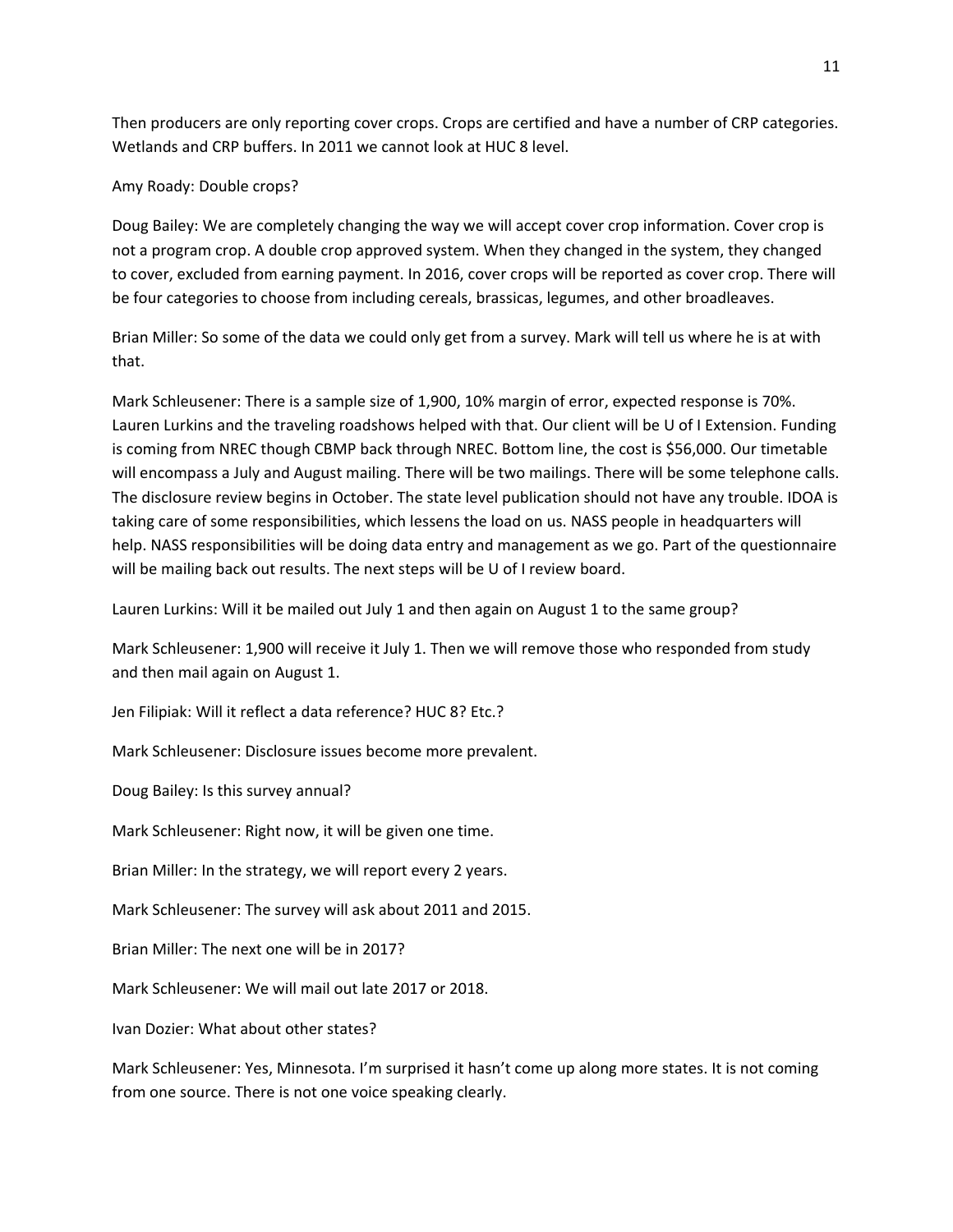Jen Filipiak: Is there some postcard to give out to the meetings?

Mark Schleusener: We can talk more.

Lauren Lurkins: It is the same concept. Not all will get a survey, but if you get one, fill it out.

Brian Miller: There is a communication plan that we are working on.

Lauren Lurkins: We are on RFD Radio to promote it.

Anjanette Riley: The Illinois Water Resources Center talked to extension communicators to do the same.

Brian Miller: The recommendation that should be added. One recommendation is interest in drainage water management. We looked at it and want to evaluate it.

Laura Christianson: I will give a primer on drainage water management. Sometimes it is called drainage water management, sometimes called control drainage. The practice of control drainage, the tile is at same elevation, they have gate or controls. It artificially manages the level of your outlet. There are a couple different brands. They hold back water and nitrate in water. There are two important parts. The control structures themselves and management plan. It can raise stop logs and before you get into field, you can lower water table so drainage system is function. The storage of water can provide a little extra water during growing season. It is 31% effective but there is a range of 15-75%. The practice is not currently in our strategy. The control drainage isn't in strategy. Where does it work? It works on very flat slopes, less than 0.5%. There are NRCS programs available. The biggest problem is where does nitrate water go? What's next? Can we add practices to the strategy?

Brian Miller: It is a formal determination and the science team has to say it is a quality practice.

Lauren Lurkins: What discussions will happen?

Brian Miller: We will kick it to the science team.

Lauren Lurkins: What is their process?

Laura Christianson: If you want to submit a practice, submit to John Lawrence by July 1. He makes a subcommittee. The subcommittee evaluates, does a review, and presents it to 20 people on the science committee. John Lawrence does some filtering and everyone votes on it.

Lauren Lurkins: Is this happening?

Brian Miller: We asked if it is okay to have it evaluated. Warren and I called the science team, and we are just getting to evaluating here.

Amy Walkenbach: Is there a procedure in place? It looks like we are winging it.

Lauren Lurkins: Something a little more formal would be nice.